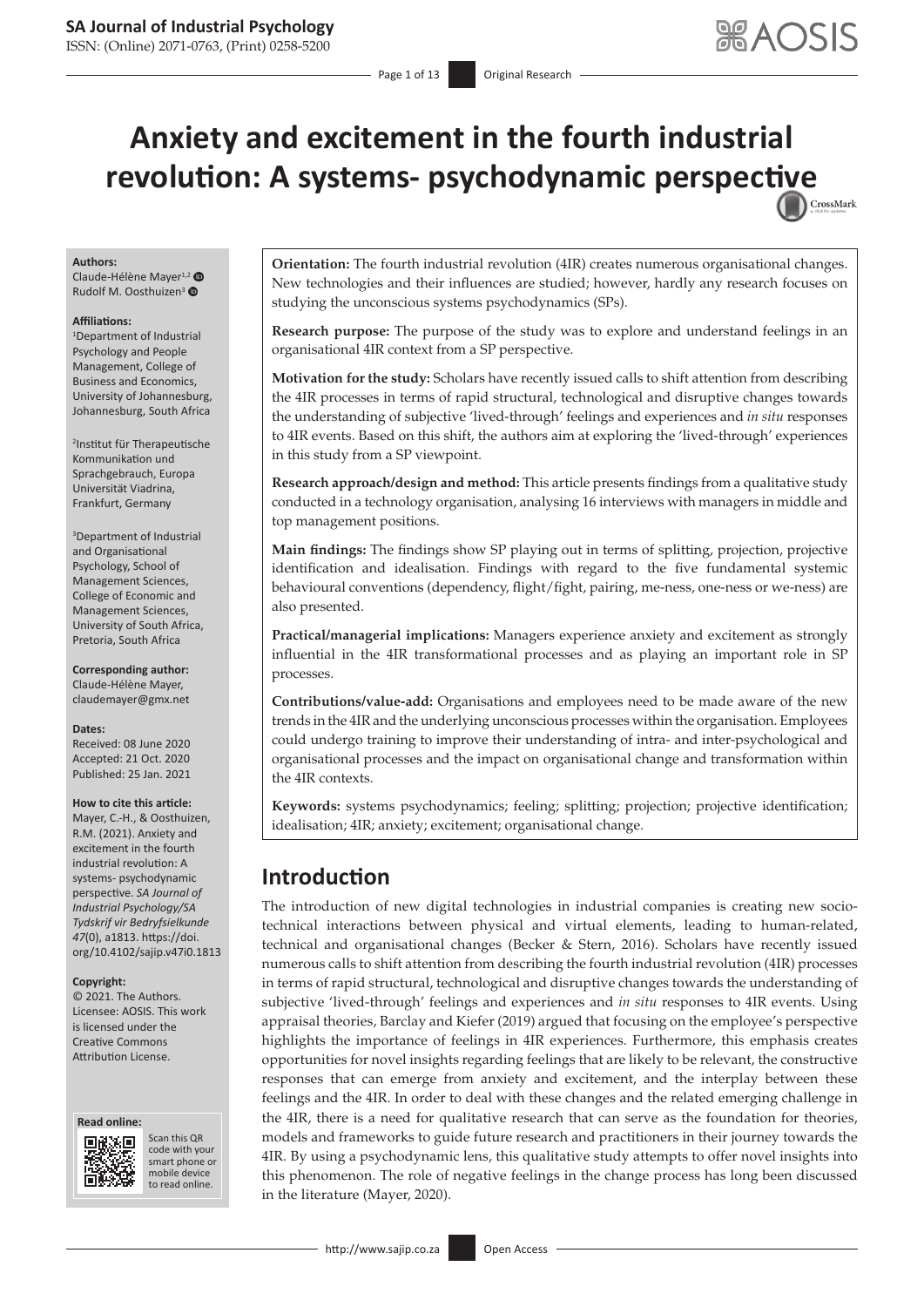Kiefer (2005) postulated that three main antecedents to anxiety in ongoing change are as follows: perceptions of an insecure future, inadequate working conditions and inadequate treatment by the organisation. Two outcome variables were identified: trust in and withdrawal from the organisation. Regression and path analysis revealed that (1) ongoing changes are associated with anxiety, (2) this relationship between ongoing changes and feelings is mediated by the three proposed antecedents and (3) anxiety predicts employee's lack of trust and employee's withdrawal. The following questions can be asked: How does the 4IR differ from disruptive changes that have been studied before? How do feelings, such as anxiety or excitement, play out differently in the 4IR? However, such qualitative data are minimal (Hoffmann et al., 2019; Schneider, 2018). In this article, we address this gap and present qualitative evidence that illustrates how the 4IR transformations affect feelings in terms of anxiety and excitement in the 4IR context (Kadir & Broberg, 2020). As a frame of interpretative reference, we use the systems- psychodynamic (SP) theory.

## **Research purpose and objectives**

The purpose of the study was to explore and understand feelings in an organisational 4IR context from a SP perspective.

## **Literature review**

Systems psychodynamics are founded in social psychoanalytic, group relations, object relations and open systems theory (Colman & Bexton, 1975; Colman & Geller, 1985; Cytrynbaum & Noumair, 2004; Greyvenstein & Cilliers, 2012). In theory, it encompasses Freudian systemic psychoanalysis (Freud, 1921), the research of Klein (1988) on family psychology, Ferenczi on object relations and Bertalanffy on systems philosophy (Colman & Bexton, 1975; Colman & Geller, 1985; Cytrynbaum & Noumair, 2004). From a research viewpoint, SP propose a profundity-psychological organisational theory – a developmentally converged, psycho-educational practice aimed at the interpretation of the conscious and unconscious conduct in the organisation (Armstrong, 2005; Campbell, 2007; Campbell & Huffington, 2008; Huffington, Armstrong, Halton, Hoyle, & Pooley, 2004; Klein, 2005). The primary task of SP is to provide developmentally and psychoeducationally focused reflection and learning opportunities to the individual manager to study, become aware of and gain insight into how anxiety and excitement are influenced by both conscious and unconscious behaviour (Brunning, 2006; Huffington et al., 2004; Kets de Vries, 2007; Newton, Long, & Sievers 2006). Consciousness refers to objectivity and rational behaviour and unconsciousness to 'the organisation in the mind', which contains the system's unconscious defences and irrational behaviours (Armstrong, 2005). All of these behavioural assumptions are unconscious experiences (Cilliers & Terblanche, 2010). The philosophy is centred on five fundamental systemic behavioural assumptions, specifically, dependency, fight/flight, pairing (Bion, 1961, 2003), me-ness

(Turquet, 1974) and one-ness or we-ness (Cilliers & May, 2010). Fraher (2004) provided an overview regarding the five fundamental systemic behavioural assumptions.

## **Dependency**

The system needs to be rescued by an omnipotent leader. Dependence shows in employees' relatedness to an inventive, 'fantasised' and caring parental figure (Campbell, 2007). When these needs are not met, employees encounter uncertainty, uneasiness and de-authorisation (Czander, 1993). In such a dependent framework, employees end up being excessively dependent upon each other and the organisation as representatives of authority figures within the organisation (Van der Toorn, Tyler, & Jost, 2011). When authority figures fail to meet employees' needs, fizzled reliance is predominant (Huffington et al., 2004).

## **Flight or fight**

The system is under threat and needs to fight an aggressor or needs to get away from danger. These experiences are happening in the (collective) unconscious mind of the system. Fight or flight shows the fighting against or flight away from an imagined enemy (the foe within the intellect) (Bion, 1961; Cytrynbaum & Noumair, 2004).

## **Pairing**

The system's survival depends on the connection between two powerful objects to create a father or mother (authority figures/'objects representing authority in the mind') and figure and saviour. Pairing alludes to employees' collective oblivious uneasiness related to inventiveness and progression. It shows the pairing up of seen capable objects based on the confident wish for the birth of a saviour to take the psychic torment away (Colman & Bexton, 1975).

### **One-ness or we-ness**

The system's wish to become part of an undifferentiated, homogenous, omnipotent and powerful yet passive union without individuality, differentiation or diversity. One-ness or we-ness shows when employees yield their distinction and mentally connect in a non-existent effective union with a supreme drive in order to encounter well-being and wholeness (Turquet, 1974). We-ness refers to the opposite of me-ness, the unconscious need to join a powerful union with and absorption into an omnipotent force, surrendering the self in passive participation (Lawrence, 1999).

## **Me-ness**

The system's fear of destructive group processes leads to individual disconnectedness. Me-ness is seen as a versatile resistance showing when individual employees perceive their group's conduct or impact as undermining and scaring. People at that point detach themselves from their group association and depend on their independence and self-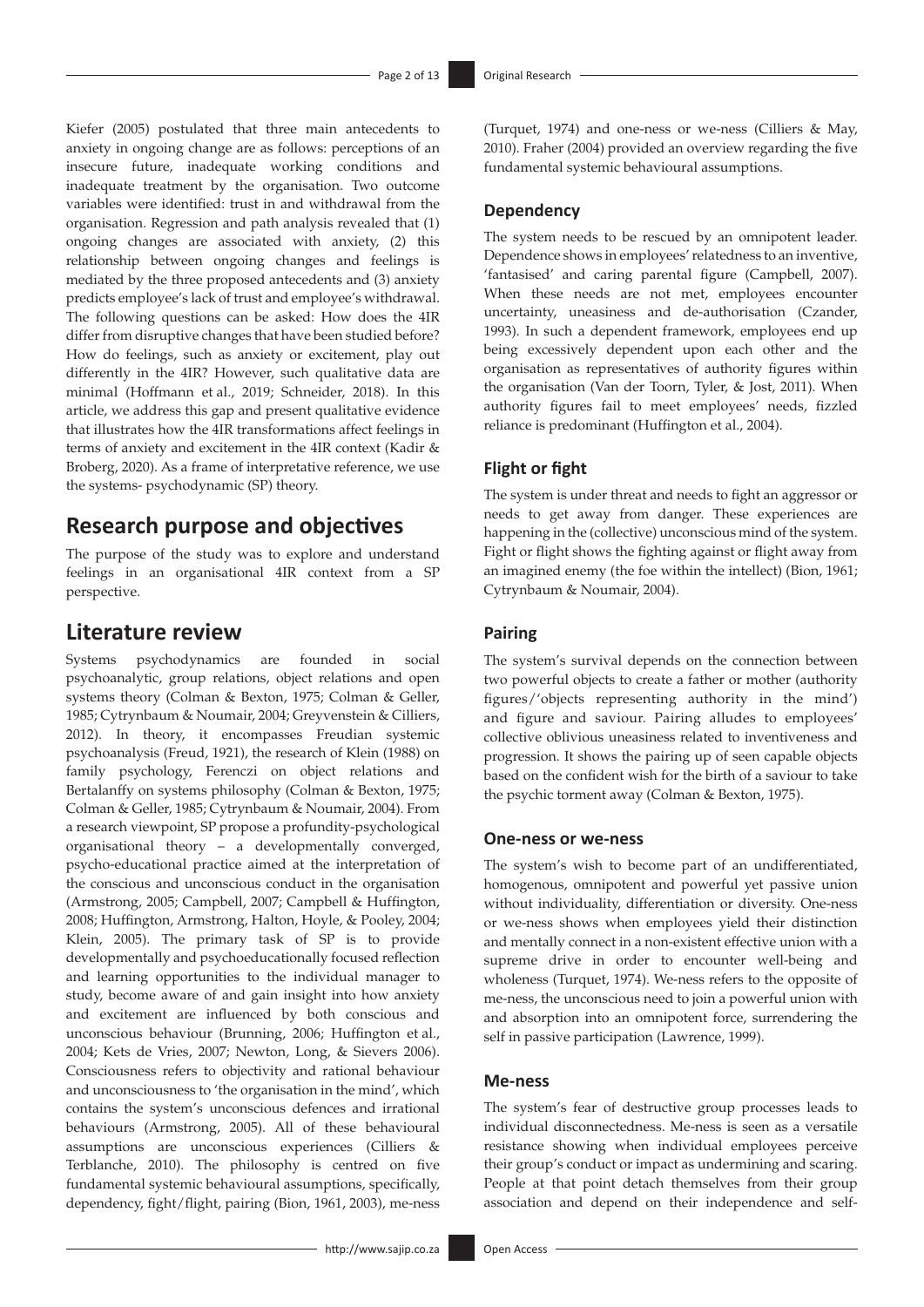reliance to manage the demands of their feelings (Bion, 1961; Steyn & Cilliers, 2016).

Systems psychodynamics postulate an organisational theory concerning the perception and elucidation of systemic configurations and its connection to deep contained, unconscious and tacit individual, social and organisational anxiety (Armstrong, 2005; Gould, Stapley, & Stein, 2006). Bion (1961) conferred that exposed organisations operate in two kinds of procedures: the working group refers to the conscious attention on the complex organisational task, whilst the central group performs unconsciously in congruence or incongruence with the working group with the task to decrease anxiety in order to continue to exist (Steyn & Cilliers, 2016). Systems psychodynamics foster knowledge concerning the conscious and unconscious psychodynamics working in an organisation (Amado, 1995; May, 2019; Mayer, Oosthuizen, Tonelli, & Surtee, 2018). Applying the SP perspective empowers consultants, researchers and others to work with 4IR conscious and unconscious crescendos, organisational composition and strategy and the collaboration between the two (Mayer, 2020).

## **Anxiety**

In this research, anxiety is demarcated as the organisation's unconscious propelling energy (Huffington et al., 2004) to control the trepidation of the 4IR. Anxiety acts as the thrusting power in the organisation's unconscious and could manifest as free-floating (a persistent improbable prospect separated from a distinctly framed object of fear), endurance (the supposition that life is endangered), performance (the supposition that an individual's value is lower than what is deemed at the time) and paranoid anxiety (constructed on the conviction in a possibly impairing adversary) (Farlex Medical Dictionary, 2015; Menzies, 1993; Schein, 2009). Subsequently, the system protects itself against the anxiety (Sievers, 2009). This is portrayed as the paranoid-schizoid stance (Klein, 1975) where the organisation experiences anxiety enthused by inflexibility in thoughts, fear of the 4IR and of torment, and imaginations of magnificence (Krantz, 2001), which are fortified against through splitting, projection, projective identification and idealisation (Blackman, 2004). From a theoretical research perspective, anxiety as an SP construct is applied in this research as a depth psychology experience driving unconscious behaviour towards survival of the group.

## **Splitting**

According to Klein (1946), splitting of the object into good and bad is closely associated with extremely violent, sadistic impulses, which the child makes in desperate attempts to deal with a situation. The ego is not subjected to a passive split but actively employs splitting to defend against anxieties threatening its cohesion. In early life, splitting is a normal defensive mechanism, protecting the ego and the object from the death instinct. Splitting is an attempt of the

early ego to achieve order and organisation (Klein, 1946, 1952). It seems that at this stage of development, the unification of external and internal, loved and hated, real and imaginary objects is carried out in such a way that each step towards unification leads to a renewed splitting in the images (Savvopoulos, Manolopoulos, & Beratis, 2011; Tenconi, 2020).

## **Projection**

Splitting of the ego is followed by the projection of the sadistic part of the ego onto external reality so that it is perceived as part of someone else's identity (Diamond, 2020). Projection, a more mature form of defence, consists of first repressing the intolerable experience, then projecting the experience onto the object and finally separating or distancing oneself from the object to fortify the defensive effort (Klein, 1946, 1952). This process is called projective identification (Savvopoulos et al., 2011).

## **Projective identification**

Projective identification is essentially a primitive defence mechanism. The subject projects intolerable intrapsychic experiences onto an object, maintains empathy with what he projects, tries to control the object in a continuing effort to defend against the intolerable experience, and, unconsciously, in actual interaction with the object, leads the object to experience what has been projected onto him (Kernberg, 1987). It predominates in psychosis where it is accompanied by loss of reality testing, and, from a structural viewpoint, by the loss of boundaries between self and object representations (Diamond, 2020).

## **Idealisation**

Melanie Klein (1946) described idealisation as part of an early defensive splitting and idealisation in which, in an effort to deal with overwhelming instinctual forces of life and death, good and bad aspects and experiences of the object are in phantasy kept apart (Mollon, 1986). An idealised object is sought to protect against a persecutory one. Thus, the idealisation may focus on the functional capacities of the object rather than the person per se. In idealising transference, it may be the process or technique of analysis that is idealised (Ployé, 1984; Tenconi, 2020).

If the organisation can manage the anxiety of the 4IR successfully towards the incorporation of its effective and ineffective elements into a resilient entity and reject the idea of the perfect entity, the organisation can retain its real behaviour and repair its entity and employee relationships (Cytrynbaum & Noumair, 2004; Steyn & Cilliers, 2016).

## **Excitement**

Excitement is originally not a common feeling that is described in SP; however, it is a feeling that occurs under the surface in this research and is part of the dynamics that play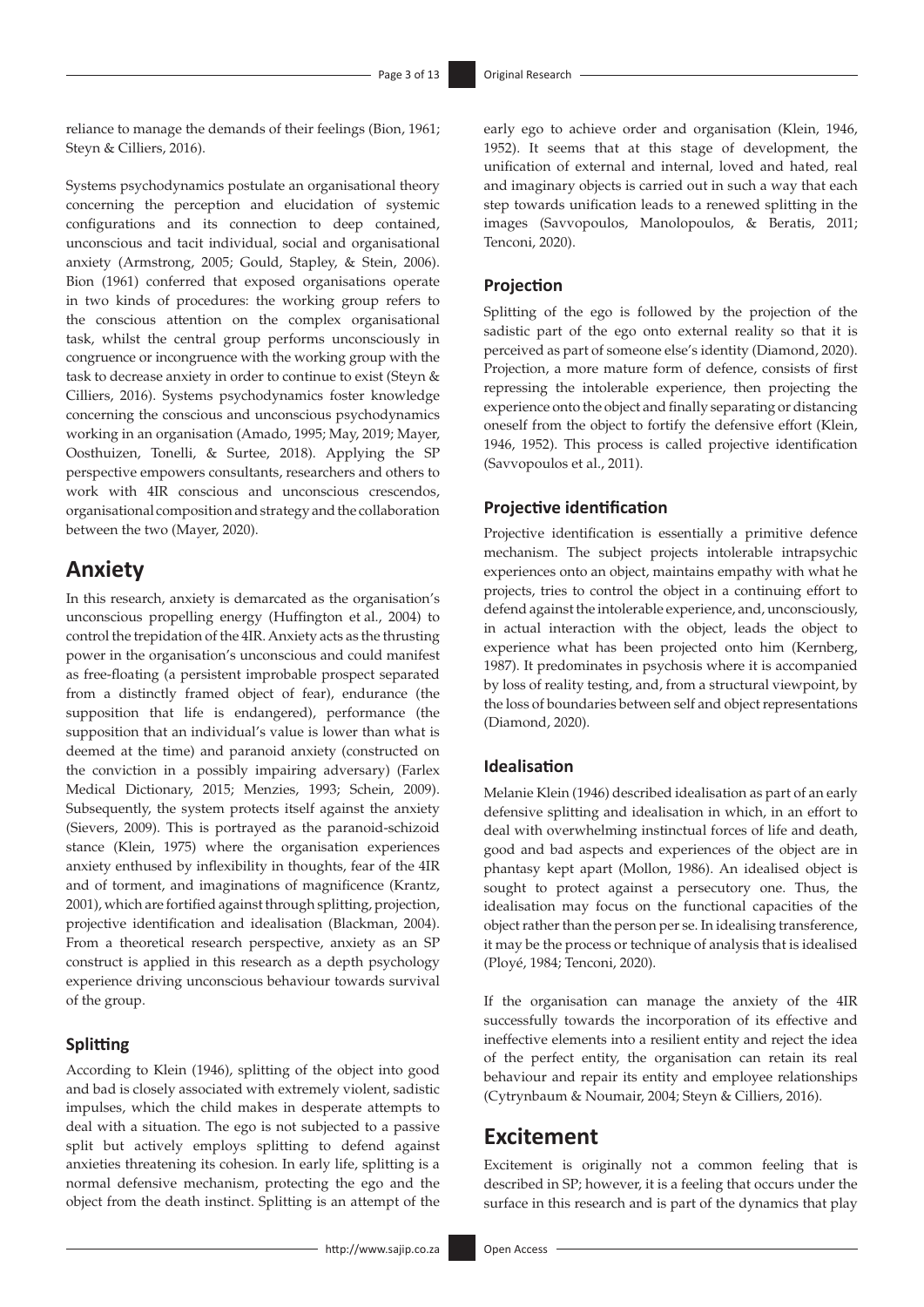a role in the 4IR transitions because it is mentioned as a driving force in the 4IR and becomes part of the SP in the way that participants refer to it in strong connection with the anxieties they experience personally and within the group dynamics. Therefore, excitement is an important part of the group dynamics that impact the processes within the organisation.

Excitement includes cognitive, emotional, behavioural and physiological components, including stimulation. These components incorporate: (1) centring attention on the source of the excitement, for example, an energising movement, (2) feeling energised and lively, (3) acting with vigour, (4) having raised excitement, including increased heart rate and blood sugar and (5) having a by and large positive subjective involvement (Cannon, 1952). People shift in how much energy they need, how much excitement they experience in life and what they discover as energising (Apter, 1992). Excitement might be characterised as sensation seeking or as an identity characteristic that includes looking for sensations, even at considerable risk (Poole & Malouff, 2019; Zuckerman, 1979).

Excitement is a conceivable way to high positive influence, which in turn is related to numerous positive characteristics and results (Watson, Clark, & Tellegen, 1988). Positive affect leads to more prominent adaptability in considering and in openness to modern thoughts and encounters (Fitzpatrick & Stalikas, 2008b). People who experience more positive feelings appreciate more diverse and fulfilling social lives and stronger immune systems and they live longer (Kok et al., 2013; Lyubomirsky, King, & Diener, 2005). Positive feelings can encourage versatile changes and adapting capacities (Fitzpatrick & Stalikas, 2008a; Folkman & Moskowitz, 2000) that encourage mental well-being. Positive feelings tend to broaden mindfulness and to extend investigation in thinking and activity (Poole & Malouff, 2019).

Studies have indicated that it is conceivable to extend the level of positive affect. Meta-analyses of the impacts of mediations found that such interventions have noteworthy impacts on positive influence or the related development of happiness (Bolier et al., 2013; Sin & Lyubomirsky, 2009). There is also reason to accept that positive influence can be expanded by maximising life excitement. Fourth industrial revolution's disruptive change can take many forms. It may be equivalent to or an extension of something familiar, it may restore expertise in an aspect of practice long forgotten and it may add skills and experience without a sense of loss. Although the change towards the 4IR may break important attachments to ways of working and expose relatively trivial habits and expectations, it may, at the same time, launch a new and exciting enterprise or endeavour (James, 2010). Moreover, whilst the change may generate great anxiety and apprehension, there is no powerful sense of loss; the change may even be experienced as exciting and energising. However, the change can bring a loss of purpose, which will

relate to considerable mental disturbance resulting from internal conflicts and the loss of meaning (Marris, 1974). It is assumed here that in the organisation, not only anxiety plays a major role in the group dynamics of transitioning into the 4IR, but that excitement, as an important feeling and counteractor of anxiety, also plays a major role in ensuring the survival of the group and keeping the drivers in the organisation together to cope with the 4IR changes.

## **Research design Research approach**

The study used a post-modernist, qualitative research approach (Creswell, 2013) inside the hermeneutical– phenomenological research worldview to investigate and understand the subjective encounters and socio-cultural settings of the managers and the elucidation of encounters through the researchers (Clarke & Hogget, 2009; Creswell, 2013; Hassan & Ghauri, 2014).

### **Research strategy**

Systems psychodynamics are a systemic paradigm – it interprets collective behaviour – the individual represents the team. The interpretations given here are about managers and not the system.

## **Research method**

A qualitative study reflects that the diversity of individual viewpoints on the specified topic of anxiety and excitement in the 4IR will potentially reveal new or dissimilar themes (Yin, 2009; Zach, 2006).

## **Research setting**

The study was conducted in a German world-leading, innovation organisation, working particularly with fabricating. The organisation creates specific pumps and mechanical valves and centres on the zone of water and water waste administration, gives state-of-the-art mechanical applications, with respect to process designing, extraordinary processes, chemical businesses and marine applications, as well as warming and cooling frameworks. The yearly benefit income of the organisation is within the extent of €2200 million euros. The organisation alludes to the German Corporate Administration code and values a corporate culture, which incorporates professionalism and commitment, proactive planning, trust, genuineness and responsibility, as well as appreciation. The organisation's central values incorporate excellence, unwavering quality and innovation-driven victory and it is working in over 100 nations around the world.

#### **Entrée and establishing researcher roles**

One of the researchers was working as a leadership specialist for the German head office. During the counselling sessions, the thought was born to conduct qualitative interviews with managers within the organisation to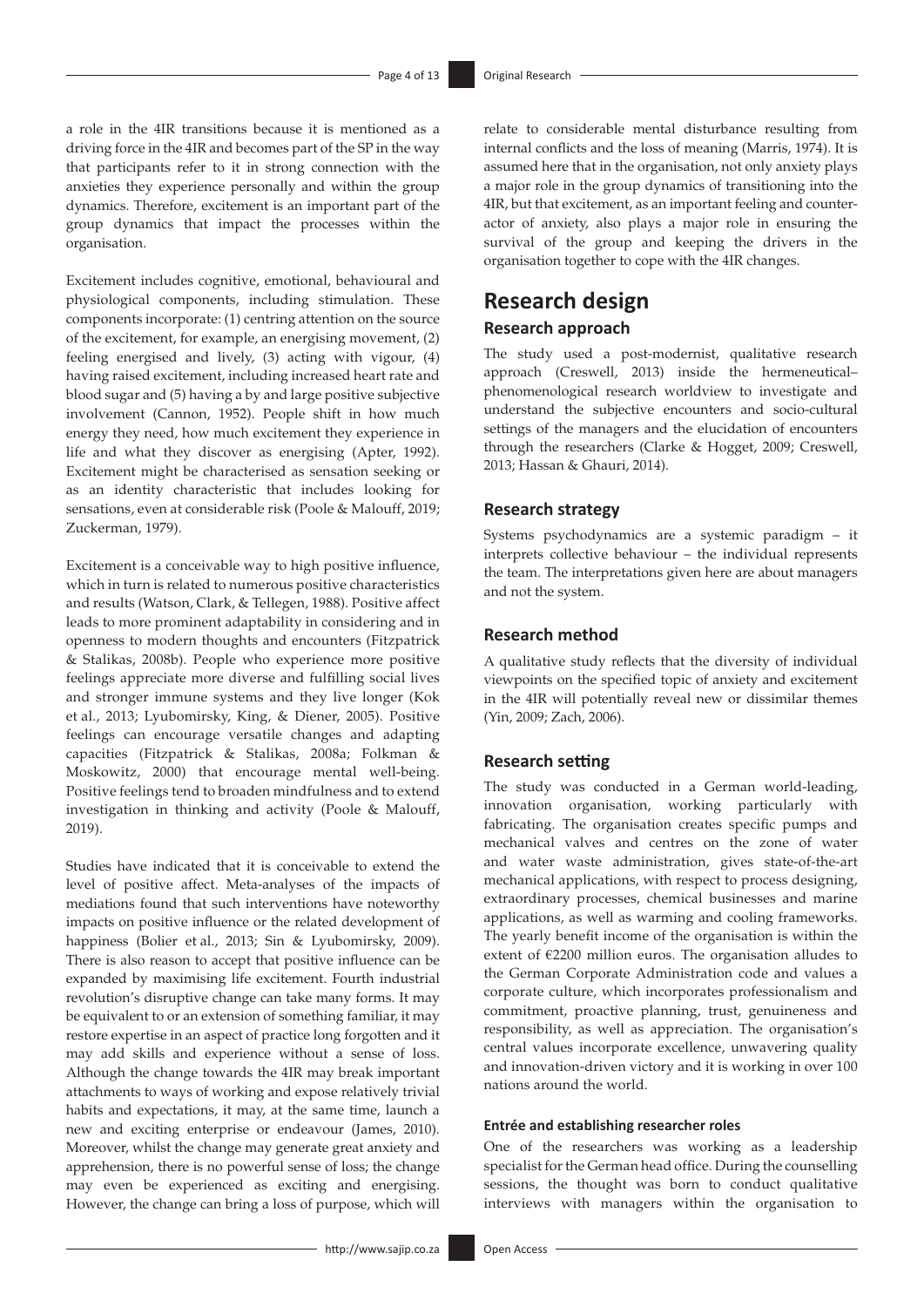advance the understanding of the managers and their views with respect to the change towards the 4IR. The research group comprises two researchers, one German female and one South African male researcher.

#### **Research participants and sampling methods**

Only one organisation participated in this study, to be specific, the South African appropriation of the German designing organisation. The managers working in the organisation were included in the study (Shaheen & Pradhan, 2019) based on criteria of consideration, such as managerial leadership role, position within the association and tenure inside the organisation. As a result of privacy reasons, biographical information will not be disclosed. However, as indicated in Table 1, it can be specified that nine managers are English speaking, four are Afrikaans speaking, two are bilingual (Afrikaans and English speaking) and one is German speaking. The age range of members is from 32 to 60 years. Managers worked for the organisation for between 2 and 25 years. They work in top and middle management positions in the areas of production and planning, building, finance, technical, projects, human resources, sales, distribution centre, service and operations. Out of the 16 managers, 15 are men and one is woman.

## **Data collection methods**

The researchers conducted 60–75 min interviews, which were semi-structured in nature and contained 20 interview questions. The rationale of the interviews included the exploration of the underlying group dynamics within the organisation and the feelings that play a role in these dynamics based on SP theory. One of the main questions investigated in this article was, for example *What feelings do employees experience with regard to the 4IR as underlying group dynamics?*

#### **Data recording**

Data were recorded through field notes and audio recordings as indicated by participants' inclinations. Audio recordings were transcribed verbatim, and data are stored electronically

| TABLE 1: Demographical data. |  |
|------------------------------|--|
|------------------------------|--|

for a period of 5 years in password-encrypted data files. Printed copies were stored safely by the university under the examination arrangements and methodology of the university with no entrance to the research by the general population.

#### **Data quality and integrity**

Managers shared rich and detailed information, through subjective encounters that lead to meticulousness in the quality of the information, its investigation and translation (Johnson, Adkins, & Chauvin, 2019). The analysts utilised diverse sources, strategies and hypothetical approaches to guarantee validity through triangulation (Creswell & Plano Clark, 2011). Confirmability and transferability of information (Creswell, 2013) were advanced through intersubjective approval forms and the use of set up hypotheses and strategies, which were built up amongst the researchers (Yin, 2014), whereas thoroughness was advanced through abundant depictions and direct forms. The study further gives an in-depth understanding of the discoveries and themes but does not give generalisability (Creswell, 2013; Lincoln, & Guba, 1985).

#### **Data analysis**

The analysis of information was conducted through five steps as depicted by Clarke and Hoggett (2009): (1) the information was subjected to an introductory, preparatory and all-encompassing evaluation, (2) topics were produced, (3) information was coded, (4) the body of the content was broken down into important sections that were named and (5) close consideration was given to the nuances and subtleties of the meaning inalienable within the information by the researchers (Clarke & Hoggett, 2009). Information was recorded as audio-recordings and translated verbatim. Field notes were taken amid interviews. Information will be saved electronically for a period of 5 years. The information records are password encrypted.

#### **Reporting style**

The findings are reported in a qualitative reporting style, which supports the insight into the research into SP.

| <b>IMPLE 1.</b> DEITIORI ADITICAI UALA. |                          |             |                       |        |               |  |
|-----------------------------------------|--------------------------|-------------|-----------------------|--------|---------------|--|
| Interviewee number                      | Duration in organisation | Age (years) | First language        | Sex    | Ethnicity     |  |
| P1                                      | 10 years                 | 35          | English               | Male   | White person  |  |
| P <sub>2</sub>                          | 12 years                 | 37          | English               | Male   | Indian person |  |
| P3                                      | 13 years                 | 47          | English               | Male   | White person  |  |
| P4                                      | 25 years                 | 47          | English               | Male   | White person  |  |
| P <sub>5</sub>                          | 11 years                 | 34          | Afrikaans             | Male   | White person  |  |
| P <sub>6</sub>                          | 7 years                  | 58          | English               | Male   | Indian person |  |
| <b>P7</b>                               | 6 years                  | 33          | Afrikaans and English | Male   | White person  |  |
| P8                                      | 5 years                  | 35          | Afrikaans             | Female | Mixed person  |  |
| P9                                      | 4 months                 | 56          | German                | Male   | White person  |  |
| P10                                     | 13 years                 | 43          | Afrikaans             | Male   | White person  |  |
| P11                                     | 2 years                  | 32          | English               | Male   | White person  |  |
| P12                                     | 20 years                 | 47          | English               | Male   | White person  |  |
| P13                                     | 13 years                 | 43          | Afrikaans             | Male   | White person  |  |
| P14                                     | 14 years                 | 57          | English               | Male   | White person  |  |
| P15                                     | 18 years                 | 55          | English and Afrikaans | Male   | White person  |  |
| P16                                     | 14 years                 | 60          | English               | Male   | White person  |  |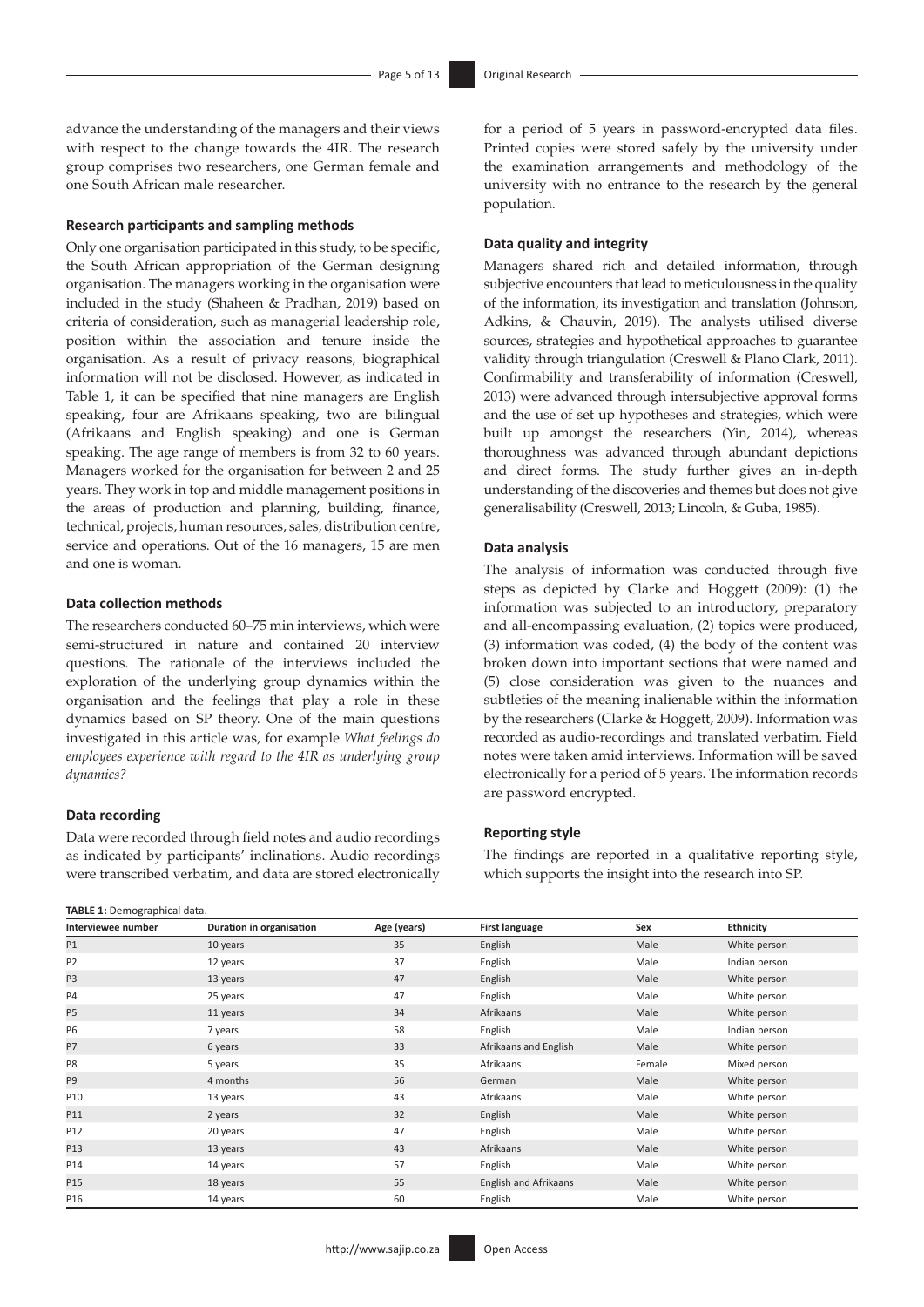## **Ethical consideration**

Ethical approval to conduct the study was obtained from the ethics committee at the Division of Industrial Psychology and People Management of the University of Johannesburg. The organisation gave permission to conduct the investigation and members gave written consent. All members were educated regarding privacy and their rights as members.

## **Results**

The findings indicated that managers in the organisation refer to positive and negative feelings during their interviews on transformational processes with regard to the 4IR. Negative feelings are more frequently mentioned in the data set than positive feelings. In the 'Negative emotional experiences' and 'Positive emotional experiences' sections, the findings with regard to positive and negative feelings towards the 4IR are presented and the findings are interpreted in the 'Discussion' section. Overviews of the feelings mentioned by the managers are presented in Tables 2 and 3. In the 'Discussion' section, the SP interpretations of the findings are provided.

## **Negative emotional experiences**

Altogether, managers gave 32 statements with regard to negative emotional experiences within the 4IR changes of the organisation. Eight out of 16 managers pointed out that they are very excited about the times they live in and the changes the 4IR brings.

Table 2 indicates that most of the negative emotions and feelings experienced are not only connected to expressions of fear, anxiety and trepidation but also to worry and concern. Several managers also feel challenged, stressed or frustrated and some described their mindset just as 'negative'. Furthermore, statements of single individuals

| TABLE 2: Negative feelings towards the fourth industrial revolution. |  |  |  |  |
|----------------------------------------------------------------------|--|--|--|--|
|----------------------------------------------------------------------|--|--|--|--|

| <b>Negative feelings</b>                 | Participants                      |
|------------------------------------------|-----------------------------------|
| Fearful, anxious, scared and trepidation | P1, P2, P6, P7, P8, P10, P11, P13 |
| Concerned and worried                    | P4, P9, P10, P11, P13             |
| Stressed and threatened                  | P7, P10, P11, P13, P15            |
| Challenged                               | P2, P9, P13, P15                  |
| Frustrated                               | P6, P13, P15                      |
| Negative mindset                         | P12, P13, P15                     |
| Panicked                                 | P <sub>11</sub>                   |
| Shocked                                  | P7                                |
| Uprooted                                 | P <sub>14</sub>                   |
| Loss of faith                            | P <sub>13</sub>                   |

| TABLE 3: Positive feelings towards the fourth industrial revolution. |  |  |  |  |  |  |  |
|----------------------------------------------------------------------|--|--|--|--|--|--|--|
|----------------------------------------------------------------------|--|--|--|--|--|--|--|

| <b>Positive feelings</b>                      | Participants                     |
|-----------------------------------------------|----------------------------------|
| Excitement                                    | P1, P3, P5, P7, P8, P9, P12, P15 |
| Positive in general because of new advantages | P1, P7, P8, P9                   |
| Happy and positive about new learnings        | P1, P8, P9                       |
| Not scared at all                             | P5. P9                           |
| Motivation to overcome negativity             | P13, P16                         |
| Love for new era                              | P <sub>12</sub>                  |
| Empowerment                                   | P <sub>12</sub>                  |

referred to panic, shock, up-rootedness or loss of faith. The descriptions showed that the feelings are experienced as painful and upsetting, uncomfortable and unpleasant. Often, there are no particular described incidents related to the feelings. Rather, they are experienced as diffuse feelings that are connected to an overall, holistically experienced situation of change, insecurities and unexplored territory but are hardly connected to specific situations, events or experiences.

## **Positive emotional experiences**

Managers also provided 21 statements on the 4IR changes and their emotions that are defined as positive.

Exploring the feelings that are experienced as positive, it can be stated that half of the managers interviewed expressed excitement when talking about and experiencing the 4IR changes. Usually, they are excited, because they experience new and unknown territory, being part of the process of something new, of a new era and intriguing organisational developments. Several managers did not describe feeling as such but they are 'positive' about the 4IR advantages, and some highlighted happiness and positivity about new learnings. Two individuals expressed their positive attitude by not feeling anxious or scared. Two other managers felt motivated by the changes and one manager felt love for the era and empowerment. It is important to notice that several of the managers indicated that they experience both positive and negative feelings and emotions with regard to the developments of the 4IR.

### **Fourth industrial revolution-evoked feelings**

P1 pointed out that the employees are very scared about the changes happening within the organisation:

'I think, originally, they were a bit **scared** because they think the system is automated; you don't need them anymore. You know, because the system is doing the work for the air. But you need the person behind the system to ensure that it's running effectively, otherwise you could end up buying components that are no longer needed, the customer cancels the order, some customers they, during production, they decide, no, I need two more pumps or something.' (P1)

At the same time, P1 pointed out that, for himself, personally, the changes of the 4IR are positive and exciting:

'For me? It's positive personally; because, maybe because, more so because of the type of work I do. I like seeing new technologies, I like doing research. So, I think for me, it's all positive. Because it's something new that anything new is always exciting. And it's a bit fearful on the one side. Ja, but it's more excitement because I get to see things that you probably would never ever have thought about before.' (P1)

P1 explained that employees feel scared by the changes. By highlighting this, he emphasised that employees should not feel scared but rather assured that they are still needed to make sure the system runs effectively and to do the controlling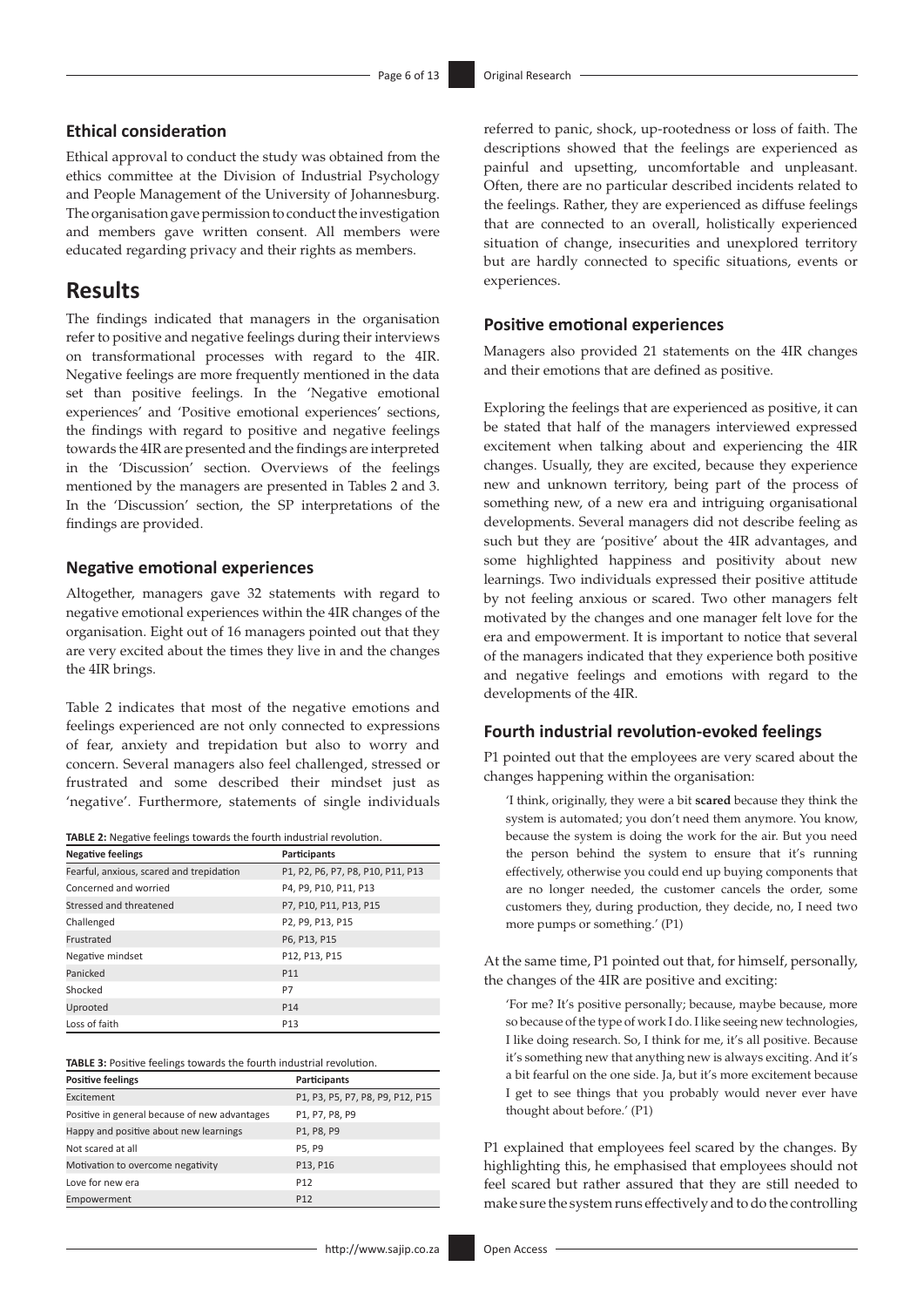of the machine processes. At the same time, he said that he is positive about the 4IR processes based on the work he does and because of his passion to work with new technologies and to do research. Therefore, his positive feelings are connected to excitement about novel processes and he admitted that he is only a bit fearful. He thereby splits himself from the common employee's feelings and experiences by differentiating between their jobs and his job.

A similar statement was given by P7 who highlighted that he experiences trepidation with regard to the 4IR changes, but also that his own excitement is bigger than his fear:

'If I think about the fourth industrial revolution, I do actually have a sense of trepidation. But, a big but, I'm actually quite excited. I mean, if you go and think about the amount of technologies that are coming forward, the amount of opportunities coming forward.' (P7)

Similar to P1, P7 admitted that he has a sense of trepidation about the future, but also his primary feelings are positive and excited with regard to the advances and opportunities ahead. Even the following participant pointed out that the future is insecure, challenging, interesting and exciting at the same time. P9 also indicated what both sides of the coin of the 4IR were for him:

'As a person, I do not know what will come in the future, but I think it is challenging and it's interesting for me, I'm really very positive about that I like changes, whenever they occur and… it's there. We should grab it. We should look for it. I'm very positive about it. Ja.' (P9)

P9 was generally positive about the changes and highlighted that when changes occur, people should look at them carefully and grab their opportunities. It means that people should behave proactively towards the changes and use them for their own betterment. P7 emphasised that he is actually very positive about the 4IR as well, but he can also empathise with individuals who lose their jobs and feel shocked and stressed about the 4IR processes:

'I would actually say positive for the most part. As we say, if we run with our hypothesis that it will allow more freedom, more efficient working gives more freedom, more freedom gives more personal time and that takes away a lot of **stress**. So that in and of itself is an inherently positive thing to have. The health of people that might be replaced by it, that can be a different story. Let's face it if you're replaced by a robot, and told that you're redundant now, it's gonna be quite shockingly stressful.' (P7)

P7 connected the experienced positivity to values that are important to him and that are supposed to come with regard to 4IR, namely freedom, efficient working and more personal time. In this sense, 4IR processes may decrease stress for the participant himself, but it might be very stressful for employees who are replaced by robots. P16 referred to stress – not caused by the fear of being replaced, but rather by his idea of having to move with the pace of the 4IR himself:

'It makes you more stressed. Because it's just too quick; they can find you anywhere, you've got to – expect you to answer emails.

If I go outside the country, now I can bring my computer with me whereas before it was impossible. So, provided I can access emails, I've got to return to where I'm staying and then download emails and answer them.' (P16)

This manager is worried and stressed by always being accessible and available all over the world. He is stressed that there is no external boundary, but that he has to set the boundaries himself in demarcating the influences coming to him through digitalisation and, in future, probably even more through 4IR technology.

P14, being asked about his feelings with regard to the 4IR, said:

'It's definitely resistance to change. I do pick that up a lot, but it's a case of, you know, winning them over. You've got to explain, explain it in depth. Explain the advantages. And in the long run, what are the benefits to the company to get them to buy into it. But it's a lengthy process. And I don't think it will happen overnight. But I think the main thing for digitisation, lean manufacturing, is to communicate and to get their cooperation.… You know a lot of the people will be uprooted. It'll maybe take a few of their jobs away.' (P14)

This manager picks up feelings of resistance to change in the employees and he provides ideas for how to motivate employees to overcome their resistance (personal motivation, advantages and organisational benefits). He emphasised that many employees will be 'uprooted' and many will lose their jobs. By presenting his opinion, it is obvious that he sees himself as a positive force of the 4IR and the employees carrying a negative mindset, who need to be convinced to adopt a positive mindset.

This is in contrast to P13's comment when he highlighted that 70% of the employees, including himself, have lost faith in the new technology because of failures in the broader systems of society (Internet systems, etc.). P13 is very critical about the 4IR process and comments:

'I would say 70% of us have lost faith in technology in the company – because we've always had this internet problems and problems. So, nobody believes that the next step up is going to be any better. So, I think, that is going to be a big challenge ... I think that's part of the reason why people are scared about it, because I think they don't realise what the potential is. And when you start talking about the potential, they feel threatened as, as, as maybe a race or a species or – no, we don't want to make that happen.' (P13)

P13 feels that the move into 4IR is a huge challenge and because people are aware of the failure and problems in the wider societal systems, people are scared of the changes to come. He also then separated himself from the normal employee by highlighting that he can point out the advantages and potentials of the 4IR technology, but he said that employees are, on the one hand, scared to hear about the potential changes and, on the other hand, scared about the consequences of the changes in and the influences on their own life.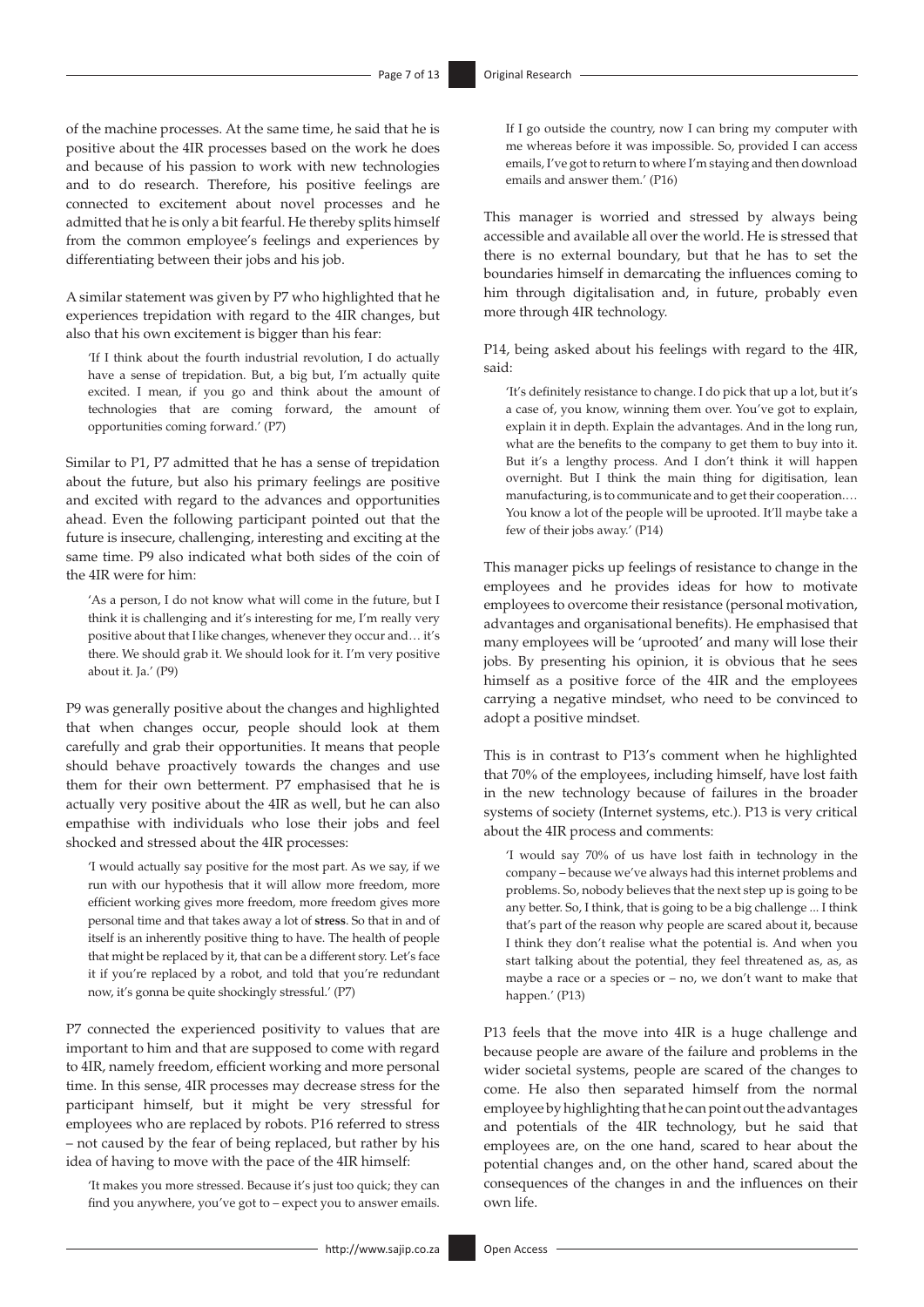Finally, P15 repeated the stress of previous speakers and pointed out that he is stressed because of the situation with his staff, not because of the 4IR itself:

'I say this to you: I'm a stress ball in the moment. And why am I? It's my staff. They been with me for 18 years, 16 years, 14 years, 10 years minimum. Okay. And I look at what they went through at the moment – and this is not proper. Ai, this is just moving information to another place for them to do their jobs – and they don't know what's going to happen to them. Now I stand there and I say to them, "Your jobs are secure; you might not be working in this department maybe. But you have got jobs," because …! They have not retrenched once. But, there's always a first time. And that's what I fear.' (P15)

In this comment, it is obvious that this manager is stressed for the long-term employees in the organisation who struggle to adjust to new information systems. The manager realised that these employees still struggle with 3IR digitalisation processes whilst the world has moved on to 4IR. He thereby positions himself as knowledgeable of 4IR processes and as prepared to take the route, but he feels that particularly the older generation of employees is not adjusting to the changes that they should have adjusted to long ago. He personally fears that the day will come when the organisation will start retrenching employees whilst he has promised them for some time that the company will not do this. So, he actually does not fear the 4IR himself, but for the consequences the employees will have to cope with 1 day.

## **Discussion**

## **Outline of the results**

### **Hypothesis**

The study aims to explore the 'lived-through' experiences in this study from a SP viewpoint, because subjective feelings have hardly been explored in empirical studies in 4IR transformations up to now and those, being part of SP perspectives in the 4IR, have also hardly been recognised in the sciences.

It was assumed in this study that in the organisation, it is not only anxiety that plays a major role in the group dynamics of transitioning into the 4IR, but excitement as an important feeling and counter-actor of anxiety also plays a major role in ensuring the survival of the group and keeping the drivers in this organisation together to cope with the 4IR changes.

The findings showed that within the dynamics and changes in the organisation to meet the expectations and challenges of the 4IR processes, the group of managers experience a split in their emotional experiences regarding the 4IR with regard to the rapid and disruptive changes within the organisation. On the one hand, they are excited and view the experiences positively; on the other hand, they are anxious and view the experiences negatively. The feelings all relate to different processes within the organisation, which are rapidly changing because of the 4IR, such as the turn towards

automation and digitisation and the development of new products. Anxiety most certainly causes an individual to be anxious (Huffington et al., 2004) about the anticipated changes brought by the 4IR, such as rising unemployment, whilst the excitement contributes to them adapting more easily (Fitzpatrick & Stalikas, 2008b), increasing mindfulness and being active (Poole & Malouff, 2019). Focusing on the SP processes highlighted by Fraher (2004), the following can be presented.

### **Dependency: Rescue by omnipotent leader**

From the findings, it could be seen that managers highlighted that the new and omnipresent leader is not a person anymore, but because of technological change with all the processes and dynamics that evolve because of new technological inventions, technology is the unconscious leader of organisational dynamics. Underneath the surface, the findings further showed that anxiety leads unconscious group dynamics and steers how individuals in the system react to the changes and how they foster or reject the technological processes (refer to Figure 1).

The manager (working group) in the organisation promotes the transformation, whilst the employees (Bion, 1961) perform unconsciously in incongruence with the working group (Steyn & Cilliers, 2016), thereby manipulating and slowing down the process of transformation. This reduces anxiety within the system – for example, of rapid loss of jobs or the inability to cope with the change. According to previous researches (Armstrong, 2005; Gould et al., 2006), feelings of anxiety concerning the perception and elucidation of systemic configurations and their connection to deep contained, unconscious and tacit individual, social and organisational anxiety are also addressed in this organisation and projected on the 4IR process. New technology, the rapid changes towards the 4IR and the related insecurities regarding the way forward and what the changes evoke, bring out deep anxieties, as indicated in the findings. Hence, anxiety seems to be deeply entrenched in the organisation, propelling energy to control it, as described in Huffington et al. (2004). Anxiety can take various forms within an organisation (Farlex Medical Dictionary, 2015; Menzies, 1993; Schein, 2009), and it seems that in this organisation endurance and the feeling that life and survival are endangered seem to be deeply rooted. Furthermore, it might be assumed that anxiety also relates to the feeling of being diminished and de-authorised and that the individual's value is lower than the importance of the technological change – representing performance anxiety towards overwhelmingly performing technology.



4IR, fourth industrial revolution.

**FIGURE 1:** Technological change and emotions.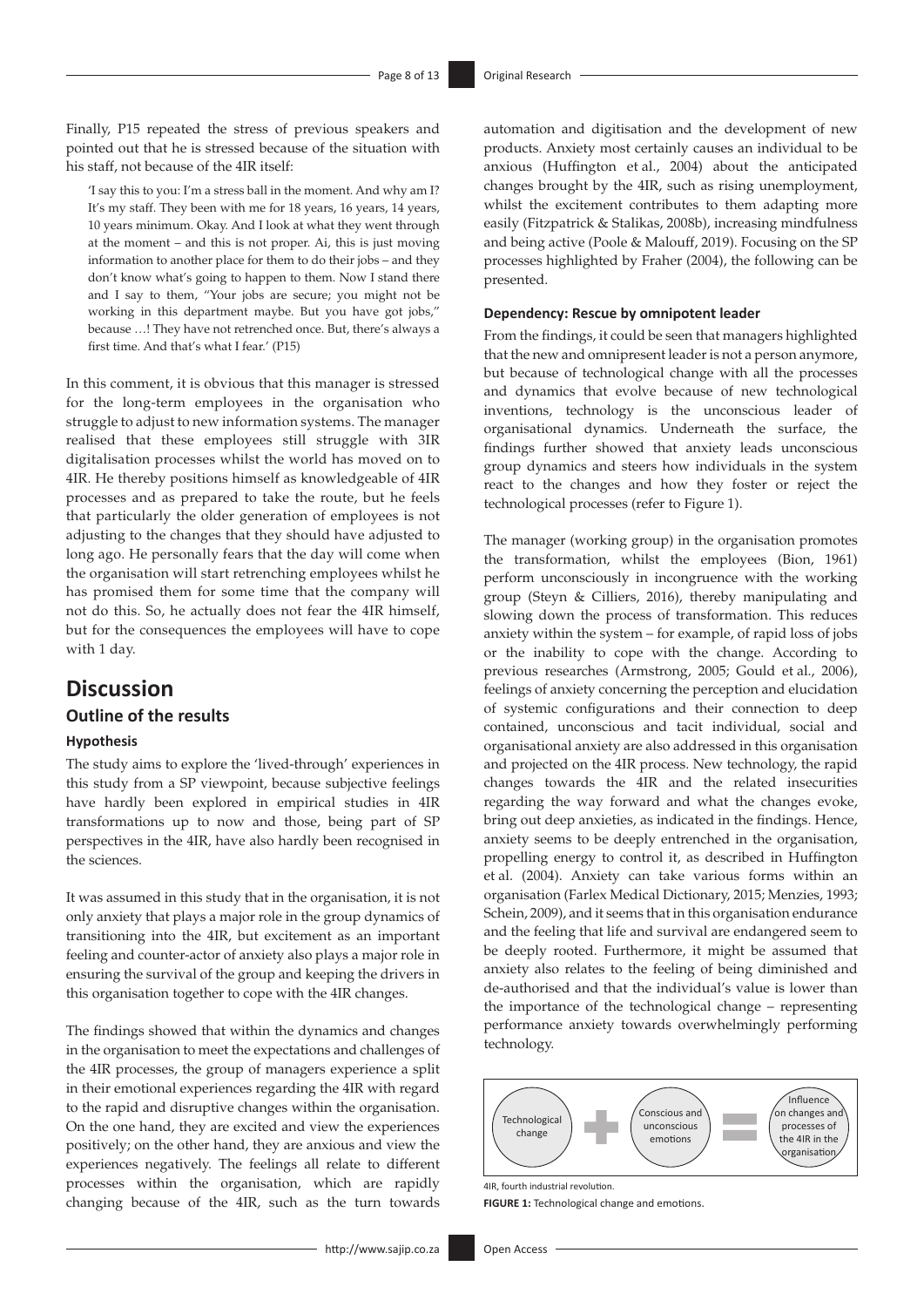Finally, the findings confirm previous research studies that emphasised that anxiety needs to be contained in an effective way to create resilience (Cytrynbaum & Noumair, 2004; Steyn & Cilliers, 2016). It seems that technological advancement – having turned into the overall authority within the organisation – does not meet the employees' needs for inventive care in leadership and rather creates uneasiness and uncertainly within employees (Czander, 1993).

#### **Flight or fight: The system is under threat**

The findings showed that managers described both a flight and a fight reaction, experiencing the rapid change as an aggressor and a danger for their own and the organisation's survival. They highlighted that, on the one hand, they fight for the process of transforming towards 4IR, mentioning feelings of excitement, happiness, empowerment and motivation, whilst on the other hand, describing the fear that leads them to retract (at least intra-psychically) from the change and process. This is shown by splitting the group of managers based on the described feelings towards the 4IR. On the one hand, interviewees described the experiences as exciting and fascinating in terms of advantages, whilst on the other hand, they experienced deep group anxiety. Here the splitting is primarily shown by describing the fear and anxiety of the employees and the excitement of the managers themselves (refer to Figure 2). Several managers presented themselves as carriers of a positive mindset and excited whilst they see the employees are anxious, worried and concerned. This shows not only a strong split in the group of employees but also a split with regard to the managers' reactions: they see themselves as the fighters for the 4IR changes and for the advancements, whilst they define the employees as being in a state of flight (intra-psychologically), not realising the holistic impact of the 4IR changes, pretending not to know or not to be aware of the changes (internal splitting). At the same time, there occurs an external splitting in the way that managers presented themselves as the 'inner' of the 4IR, being motivated and excited, and in a position where they are not threatened by job losses, whilst they presented their employees as the ones hit negatively by the 4IR and, therefore, fleeing from realising and proactively tackling the changes. Some managers also admitted that they feel anxious, but emphasised strongly that the



4IR, fourth industrial revolution.

**FIGURE 2:** Splitting of managers' and employees' mindset and emotions towards the fourth industrial revolution.

excitement about the advances and advantages of the 4IR is much greater than the anxiety and fear and the disadvantages.

#### **Pairing: Creating a father figure and saviour**

The findings showed that managers presented the technological change and advancement as the omnipresent leader of the organisation, whereby they experience a split mind about the technological leader's benevolence towards the employees. They are unsure whether the new leader is good or bad for them and they unconsciously search for saviours within the system. These saviours in the process are defined as the proactive, well-skilled managers, as well as the newcomers and the new, technologically affine generation of employees within the organisation. The ones (hopefully) saved are the unskilled, passive employees and the older generation employees who are not knowledgeable of stateof-the-art technology. The technologically knowledgeable, skilled new generation is viewed as the saviour, together with the new technological advantage and the unskilled are those to be saved. The managers unconsciously pair with the 'technologically advanced new generations', or the upskilled (refer to Figure 3).

This pairing process of different ascribed characteristics, feelings and representations is based on projections (Diamond, 2020) as a defence against the own, internal anxieties and fears. Here managers projected several negative aspects (unconsciousness, knowledgeability, fear, worry, concern, being left behind and losing their jobs) on the employees to distance themselves from the dangerous side of the 4IR (see also Klein, 1946, 1952). At the same time, they paired with the technology, the advanced and upskilled new generation to overcome their fears themselves.

#### **One-ness: The system's wish to become part of an undifferentiated, homogenous, omnipotent and powerful yet passive union without individuality, differentiation or diversity**

A few, but not many, of the managers emphasised that the 4IR is a global force and that the entire organisation has to manage the rapid changes and new technologies to be part of the global process. Thereby, managers, as elements of the system, unconsciously aim to present a one-ness of the organisational system, on the one hand, and of the global community, on the other (refer to Figure 4). By describing their own anxiety – even when it is overshadowed by the great excitement, as described – the description of the 'small' anxiety of themselves



**FIGURE 3:** Pairing.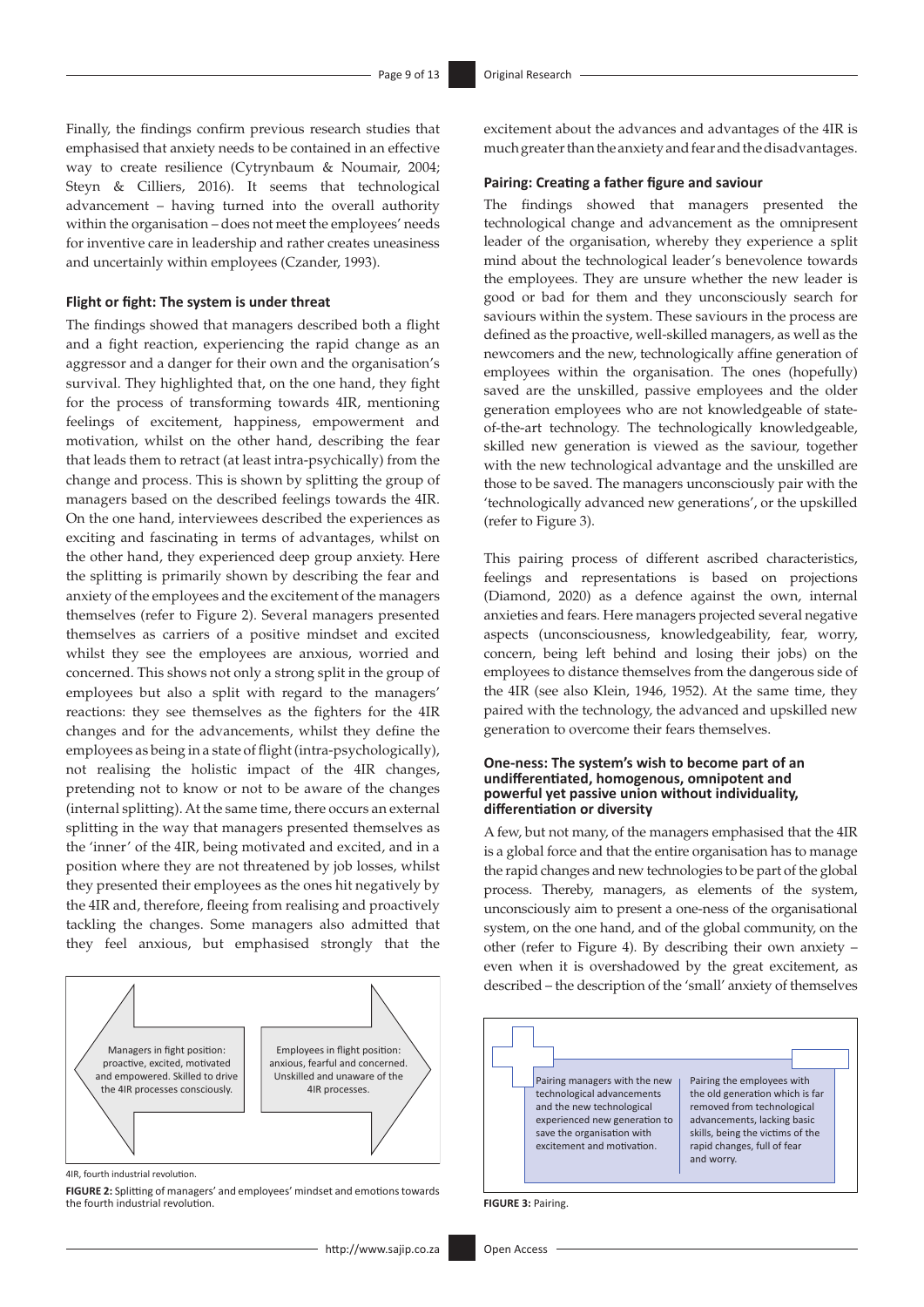



and the 'big' anxiety of the employees unconsciously aims to create a 'one-ness', a passive 'union in fear' in which the individuality, the differentiation and diversity within the organisation loses weight, whilst the union of all employees, including the managers, gains weight. The fear supports the experience of the one-ness in the system.

Furthermore, managers try to create a union between themselves (as knowledgeable representatives of the organisation) and the advanced global 4IR community. Here, managers become 'one' within the 4IR processes whilst describing their excitement for the new technologies and the new worlds that are open to be explored in a 'union of excitement'. However, this could also be interpreted as part of identification. The negative union through anxiety brings all the employees together, whilst the positive union connects the managers with other managers and pioneers abroad. There is also a split between the negative and positive emotions, keeping the emotionally negative-based one-ness within the organisation, aiming to balance it by connecting globally and creating a positive-based one-ness with potential global players of the 4IR community.

### **We-ness refers to the opposite of me-ness**

Managers also presented the dynamics of we-ness during the interviews, thereby displaying their need to join with the powerful and omnipresent force (Lawrence, 1999) by describing their excitement, happiness, motivation and feeling of empowerment towards the 4IR. This might be a sign of the unconscious need to join into a powerful union with the 4IR processes, to ride the wave of the powerful force



**FIGURE 5:** We-ness and projective identification.

and becoming a part of it. This idea of being a strong part of the technological changes and advances, and feeling empowered, might also be seen as a projective identification (refer to Figure 5) (Diamond, 2020; Kernberg, 1987).

In this case, managers further projected their intolerable feelings in terms of projective identification (Diamond, 2020; Kernberg, 1987) (described as little trepidations, small concerns) onto the employees, thereby highlighting their empathy for the employees' fear of potential loss of job, being left behind by the rapid processes, being unknowledgeable or even incapable of containing the change and proactively tackling the way in which 4IR should be actively addressed and formed by the individuals. They then described these feelings and processes as being part of the employees' own experiences.

### **Me-ness: The system's fear of destructive group processes**

Managers described the fear (projected mainly on the employees; however, some managers also describe their own 'little anxiety') to be disconnected; not to be part of the 4IR process; and not to be 'good enough', strong enough, educated and informed enough of technological processes. However, a destructive process is described in several of the statements in which managers emphasised that they hope that the organisation would not retrench employees. At the same time, however, they emphasised that they fear that the organisation might release employees, disconnecting themselves unconsciously from the organisation and from the processes at play by indirectly highlighting that they, as managers, do not have a say in this process (refer to Figure 6). They presented themselves as connected to the employees, but they did not take responsibility for the potential destructive group processes that might play out, for example, through competition, retrenchments, imbalances in skills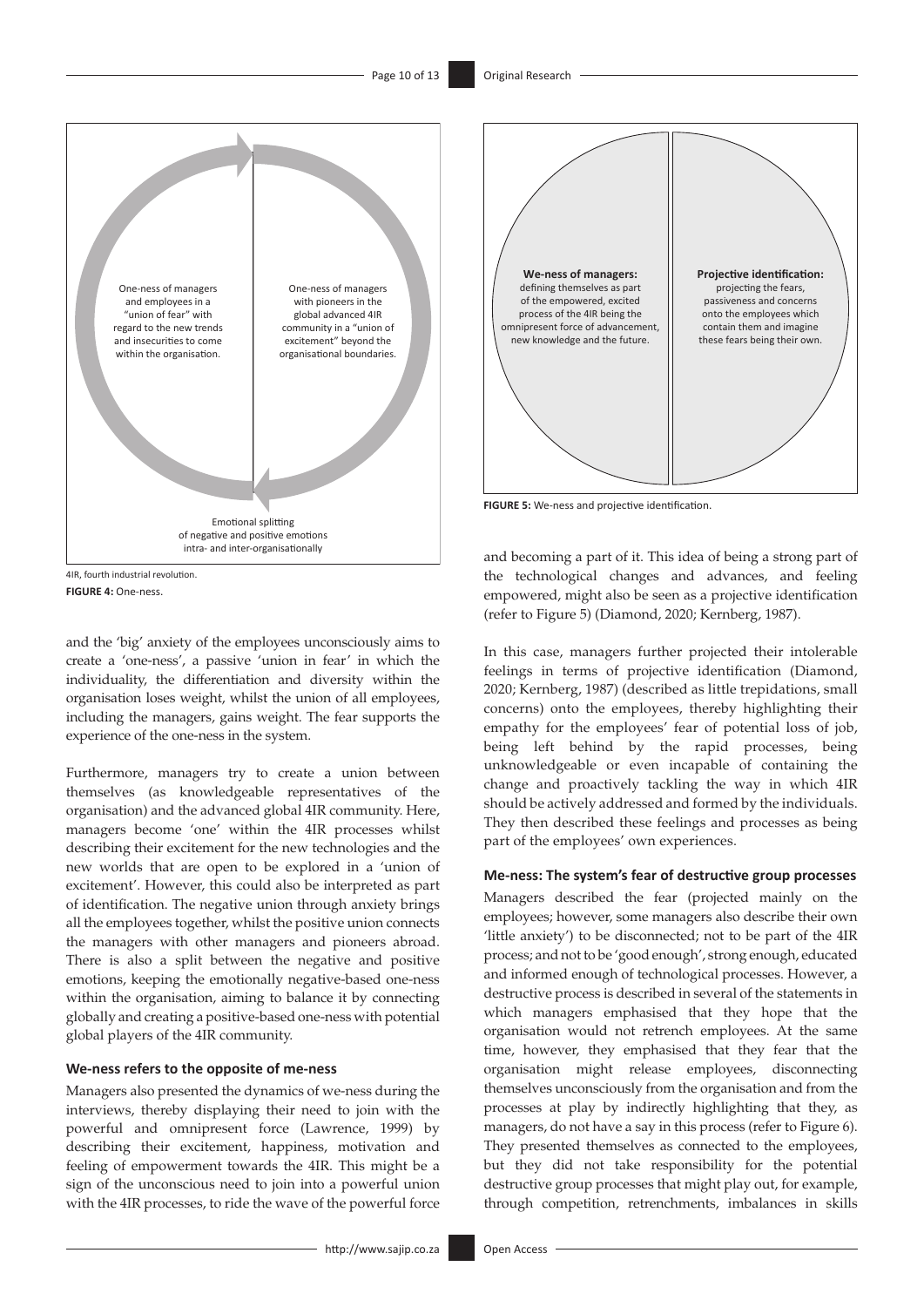

**FIGURE 6:** Me-ness.

and skills development. Some managers, therefore, disconnected from the organisation and presented themselves as being part of the global 4IR community, and being knowledgeable about and aware of the changes, whilst presenting the employees as rather unaware and uninformed, thereby creating a split that makes it easier to disconnect from the destructive processes within the organisation and within the country or society (e.g. not even providing the organisation with a proper infrastructure, stable electricity or Internet connections, etc.). Therefore, disconnections happen at two levels and display me-ness, representing a split between the managers and the organisation and society, as well as a positive projection (excitement) onto the technologically advanced international, global community of 4IR pioneers.

Finally, the data showed a strong idealisation across all the different levels of analysis (Klein, 1946; Mollon, 1986) of the 4IR processes, which are reflected in the description of excitement, new technological advantages, empowerment and motivation, a positive mindset and happiness experienced in the context of the 4IR changes. In their descriptions, managers highlight the technological advantages and the functional capacities of the 4IR, as described in previous research (Ployé, 1984; Tenconi, 2020).

The findings showed high levels of fear within the organisation (Huffington et al., 2004) to control trepidation of the 4IR. It is primarily an anxiety that is classified as endurance (Farlex Medical Dictionary, 2015; Menzies, 1993; Schein, 2009) presenting itself as the feeling of threat and shock and within the assumption that life is endangered. The findings also showed that several of the managers referred to fear and the recurring idea of job losses and retrenchments with regard to the employees, which might create limitations to flexibility, as previously described by Krantz (2001), and which are related

to the dynamics of splitting, projection, projective identification and idealisation (Blackman, 2004), as discussed here.

## **Practical implications**

The experience of managers of 4IR carries inherent anxiety that can only be coped with by splitting and comparing it with another (Czander, 1993). Management as an object is split between a good parent taking care of 4IR technological matters, and a bad parent, not taking care of people matters such as emotional and belonging needs (Klein, 1988). The object management is under attack because of its attachment to and preference for non-human 4IR objects and detachment from its nurturing parent egostate (Erskine, 2010; Greyvenstein & Cilliers, 2012).

The idealisation of the past and blaming the present 4IR reality illustrated the fundamental split between past, present and future management (Cytrynbaum & Noumair, 2004). Goodness and longevity were projected onto past management practices. Badness was projected onto present managers characterised by poor relationships (Gaitanidis, 2007; Greyvenstein & Cilliers, 2012). Goodness was also projected onto future managers characterised by respect, dignity and the acknowledgement of needs.

Coping with anxiety around management is based on trusting the universal, systemic and unconscious life forces towards equilibrium, linked with an inner strength to survive the impact of the 4IR (Greyvenstein & Cilliers, 2012). The underlying belief is that the moment there is too much of one side (such as uncertainty), its opposite will emerge in unexpected, surprising and interesting ways. For the present, the trust in life's fairness and balance is restored (Vansina & Vansina-Cobbaert, 2008).

## **Limitations and recommendations**

Future research needs to focus in more depth on feelings and their unconscious impact on the 4IR transformational processes. Thereby, culture- and context-specific research are needed to explore the differences and similarities of 4IR processes and their unconscious transformation underneath the surface of the organisation. On a practical note, organisations and managers need to be made aware of the new trends in the 4IR and the underlying unconscious processes within the organisation. On the one hand, managers within the organisation could undergo training to improve their understanding of intra- and interpsychological and organisational processes and the impact on organisational change and transformation within the 4IR contexts. On the other hand, consultants, researchers and others who work with 4IR conscious and unconscious crescendos, organisational composition and strategy, and the collaboration between the two need to become aware of the systems-psychodynamic processes occurring underneath the surface of an organisation to adjust their interventions to not only address dynamics above the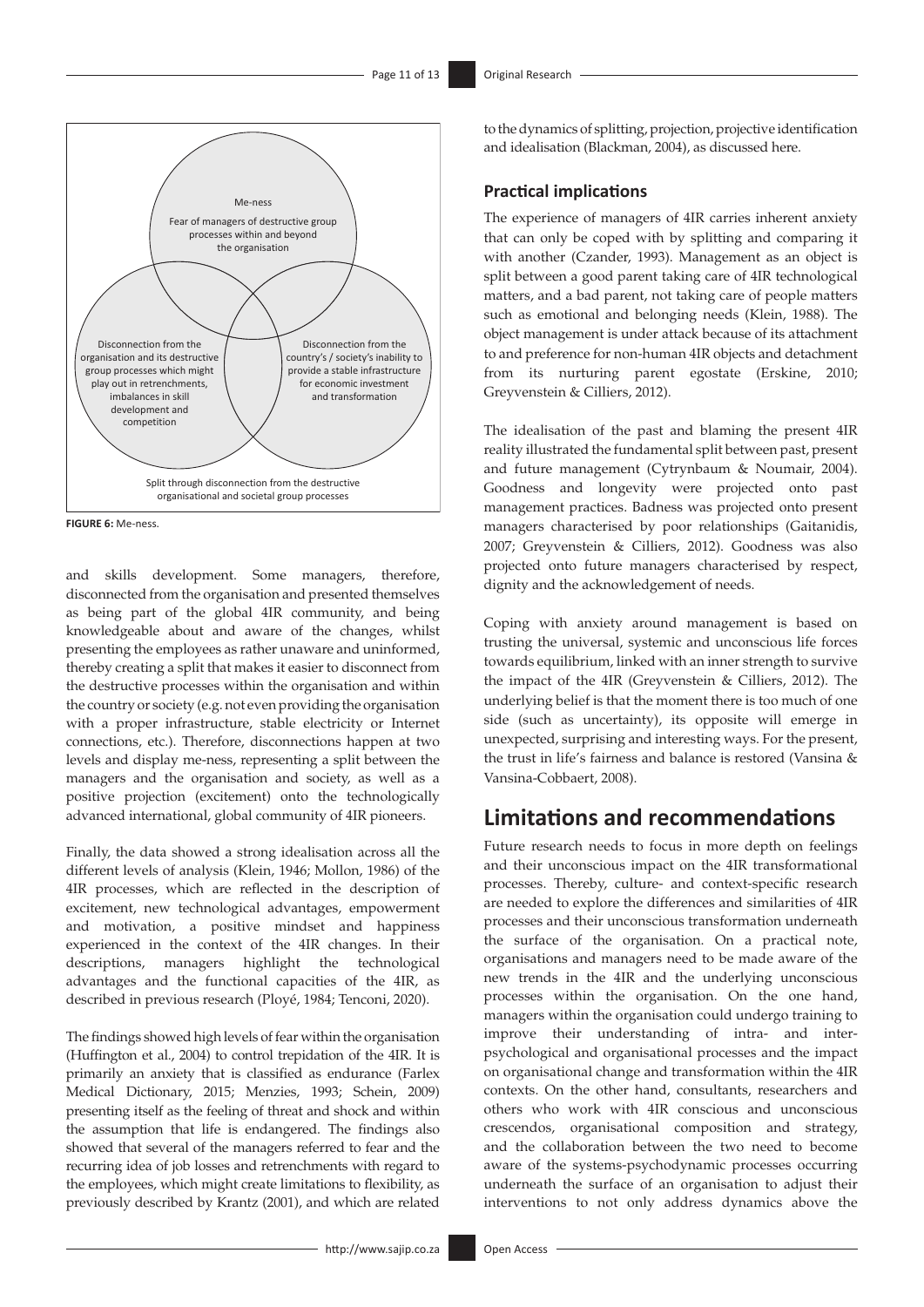surface but also to address dynamics below the surface. Thereby, they need to pay special attention to the feelings of all processes and the containment of anxiety, as well as the potential energy of excitement.

This study comes with certain limitations. It presents findings from one selected German multinational organisation. It is biased in terms of hierarchical levels within the organisation, having managers from only middle and top management responding to the interview questions. Furthermore, the data might be culturally biased and gender-biased because 15 male managers and 1 female manager participated in the study, representing the gender inequalities in the organisation as being a rather male-dominated, white field of work, particularly in management. In addition, the data were collected during an economically unstable and challenging time in post-apartheid South Africa, with growing crime rates and decreasing foreign investments. These external circumstances might have influenced the findings and the high anxiety and fear levels unconsciously within the organisation.

## **Conclusion**

Systems psychodynamics research comprehends and fosters knowledge concerning the conscious and unconscious psychodynamics of working in an organisation. In this article, we focused on the feelings that managers experienced during the transformation towards 4IR in a selected organisation and their meaning-making within the SP framework. Findings indicated that more negative than positive feelings are experienced. Feelings that are predominantly experienced in the organisation are anxiety and excitement. Systems psychodynamic defences include splitting, projection, projective identification and idealisation. Thereby, managers create a split with regard to the employees' anxiety and excitement towards the 4IR processes.

## **Acknowledgements**

The authors sincerely thank the German engineering organisation operating in South Africa and particularly the Chief Executive Officer (CEO) and the participating employees.

### **Competing interests**

The authors have declared that no competing interest exist.

## **Authors' contributions**

C.-H.M. was the project leader. Both R.M.O. and C.-H.M. wrote the manuscript.

### **Funding information**

This research received no specific grant from any funding agency in the public, commercial or not-for-profit sectors.

## **Data availability statement**

Data sharing is applicable to this article as new data were created and analysed in this study.

## **Disclaimer**

The views and opinions expressed in this article are those of the authors and do not necessarily reflect the official policy or position of any affiliated agency of the authors.

## **References**

- Amado, G. (1995). Why psychoanalytical knowledge helps us understand organisations: A discussion with Elliot Jacques. *Human Relations, 48*(4), 351–358. <https://doi.org/10.1177/001872679504800402>
- Apter, M.J. (1992). *The dangerous edge: The psychology of excitement*. New York, NY: Free Press.
- Armstrong, D. (2005). *Organization in the mind: Psychoanalysis, group relations and organizational consultancy*. London: Karnac.
- Barclay, L.J., & Kiefer, T. (2019). In the aftermath of unfair events: Understanding<br>the differential effects of anxiety and anger. *Journal of Management, 45*(5),<br>1802–1829.<https://doi.org/10.1177/0149206317739107>
- Becker, T., & Stern, H. (2016). Future trends in human work area design for cyberphysical production systems. *Procedia CIRP, 57*(2016), 404–409. [https://doi.](https://doi.org/10.1016/j.procir.2016.11.070) [org/10.1016/j.procir.2016.11.070](https://doi.org/10.1016/j.procir.2016.11.070)
- Bion, W.R. (1961). *Experiences in groups*. London: Tavistock Publications.
- Bion, W.R. (2003). *Learning from experience*. London: Karnac.
- Blackman, J.S. (2004). *101 defences: How the mind shields itself*. New York, NY: Brunner-Routledge.
- Bolier, L., Haverman, M., Westerhof, G.J., Riper, H., Smit, F., & Bohlmeijer, E. (2013). Positive psychology interventions: A meta-analysis of randomized controlled studies. *BMC Public Health, 13*, a119. <https://doi.org/10.1186/1471-2458-13-119>
- Brunning, H. (2006). *Executive coaching: Systems-psychodynamic perspective*. London: Karnac.
- Campbell, D. (2007). *The socially constructed organisation*. London: Karnac.
- Campbell, D., & Huffington, C. (2008). *Organisations connected: A handbook of systemic consultation*. London: Karnac.
- Cannon, W.B. (1952). *Bodily changes in pain, hunger, fear and rage*. Boston, MA: Branford.
- Cilliers, F., & May, M. (2010). The popularisation of Positive Psychology as a defence against behavioural complexity in research and organisations. *SA Journal of Industrial Psychology, 36*(2), 1–10.
- Cilliers, F., & Terblanche, L. (2010). The systems psychodynamic leadership coaching experiences of nursing managers. *Health SA Gesondheid 15*(1), Art #457, 1–9. <https://doi.org>10.4102/hsag.v15i1.457
- Clarke, S., & Hogget, P. (2009). *Researching below the surface: Psycho-social research methods in practice*. London: Karnac.
- Colman, A.D., & Bexton, W.H. (Eds.). (1975). *Group relations reader 1*. Washington, DC: A.K. Rice Institute.
- Colman, A.D., & Geller, M.H. (1985). *Group relations reader 2.* Jupiter, FL: The A.K. Rice Institute.
- Creswell, J.W. (2013). *Qualitative inquiry & research: Choosing among five approaches*  (3rd ed.). London: Sage Publications.
- Creswell, J.W., & Plano Clark, V.I. (2011). *Designing and conducting mixed methods research* (2nd ed.). London: Sage Publications.
- Cytrynbaum, S., & Noumair, A. (2004). *Group dynamics, organisational irrationality, and social complexity: Group relations reader* 3. Jupiter, FL: A.K. Rice.
- Czander, W.M. (1993). *The psychodynamics of work and organizations*. New York, NY: Guilford.
- Diamond, M.A. (2020). Psychoanalytic organisation theory and identity: A psychosocial framework. *Journal of Psychosocial Studies, 13*(1), 99–116. [https://doi.org/](https://doi.org)10.133 2/147867320X15803493574409
- Erskine, R. (2010). *Life scripts: A transactional analysis of unconscious behaviour*. London: Karnac.
- Fitzpatrick, M.R., & Stalikas, A. (2008a). Positive emotions as generators of therapeutic change. *Journal of Psychotherapy Integration, 18,* 137–154. [https://](https://doi.org) [doi.org](https://doi.org)/10.1037/1053-0479.18.2.137
- Fitzpatrick, M.R., & Stalikas, A. (2008b). Integrating positive emotions into<br>theory, research, and practice: A new challenge for psychotherapy. Journal<br>of Psychotherapy Integration, 18, 248–258. [https://doi.org/](https://doi.org)10.1037/10 0479.18.2.248
- Folkman, S. & Moskowitz, J.T. (2000). Stress, positive emotion, and coping. *Current Directions in Psychological Science, 9*, 115–118. [https://doi.org/](https://doi.org)10.1111/1467- 8721.00073
- Fraher, A.L. (2004). *A history of group study and psychodynamic organizations.*  London: Free Association Books.